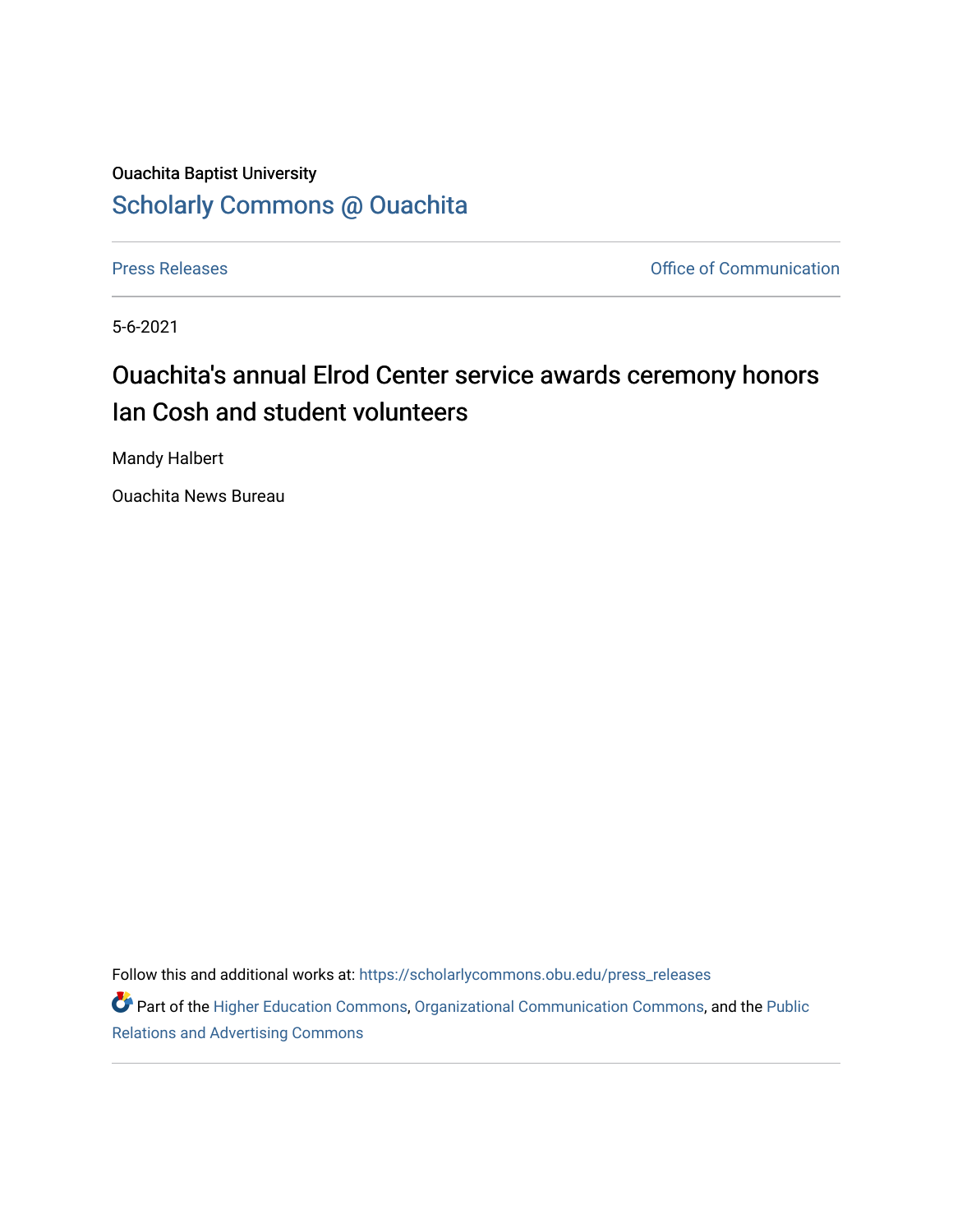

#### For immediate release

**Ouachita's annual Elrod Center service awards ceremony honors Ian Cosh and student volunteers**



*By Mandy Halbert* May 6, 2021 For more information, contact OBU's news bureau at [newbureau@obu.edu](mailto:newbureau@obu.edu) or (870) 245-5208.

ARKADELPHIA, Ark. — Ouachita Baptist University's Ben M. Elrod Center for Family and Community held its annual community service awards ceremony on Tuesday, April 13, recognizing the service efforts of university students, faculty and staff during the 2020-2021 academic year. Ian Cosh, vice president for community and international engagement, also was honored for his more than 33 years of service to Ouachita and the Elrod Center.

Cosh received the Community Service Excellence Award in recognition for serving as director for the Elrod Center since its founding in 1997. He will retire this summer from his position at Ouachita.

"The Elrod Center has been one of my great passions since its start in 1997," Cosh said. "We set a goal to transform the culture of Ouachita to include a deep and abiding commitment to service, and I believe that we have achieved that goal.

"The joy of serving impacts every student and instills a love of serving that will last a lifetime," he added.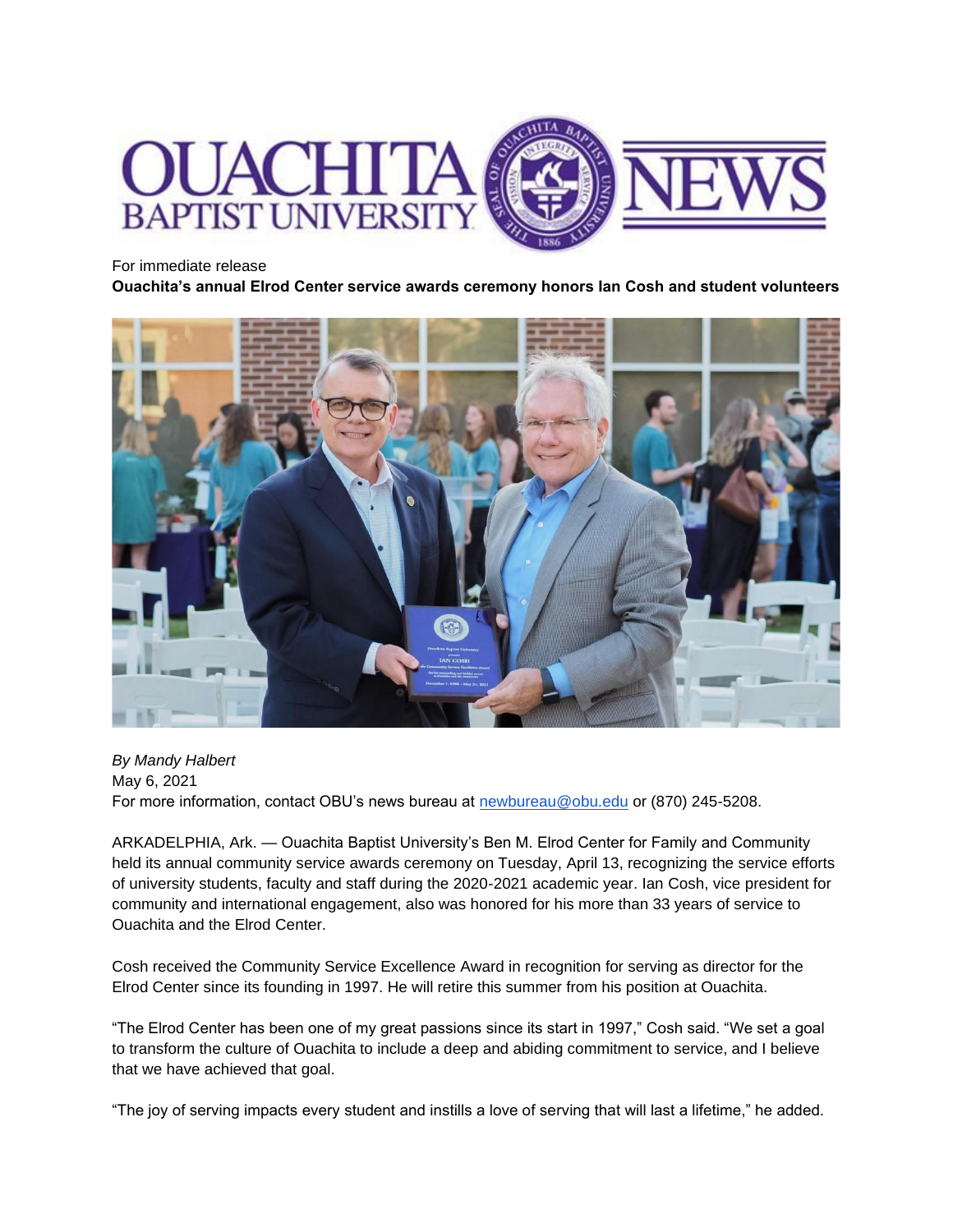"Periodically, we give a Community Service Excellence Award for outstanding and faithful service to Ouachita and the community," said Dr. Ben Sells, Ouachita president. "Ian is uniquely identified with Ouachita's Elrod Center as a Ouachita graduate, the founding director of the center and leading the university's community service since 1997."



The Elrod Center, Campus Ministries and the Grant Center for International Education also honored volunteers and made special mention of seniors who have served in their programs.

"We are so grateful for all the many things our students do on campus, in the community and beyond to enrich the lives of others," said Judy Duvall, associate director of the Elrod Center. Duvall will be director of the center following Cosh's retirement.

The Elrod Center for Family and Community was founded in 1997 by Ouachita as a way to encourage service by students, faculty and staff by providing service opportunities within the community.

"It has been rewarding to see students genuinely enjoy service and learn how to serve faithfully according to their passion," Cosh said. "Students have so much to offer to our community, so watching students become empowered servant leaders has given me great pleasure."

Other students, faculty and staff who were honored at the awards banquet include:

**Community Projects:** Elizabeth Steely, Sabrina Cheek and Vanessa Vives.

**America Reads/America Counts Senior Tutors for Fall 2020:** Brittany Burr and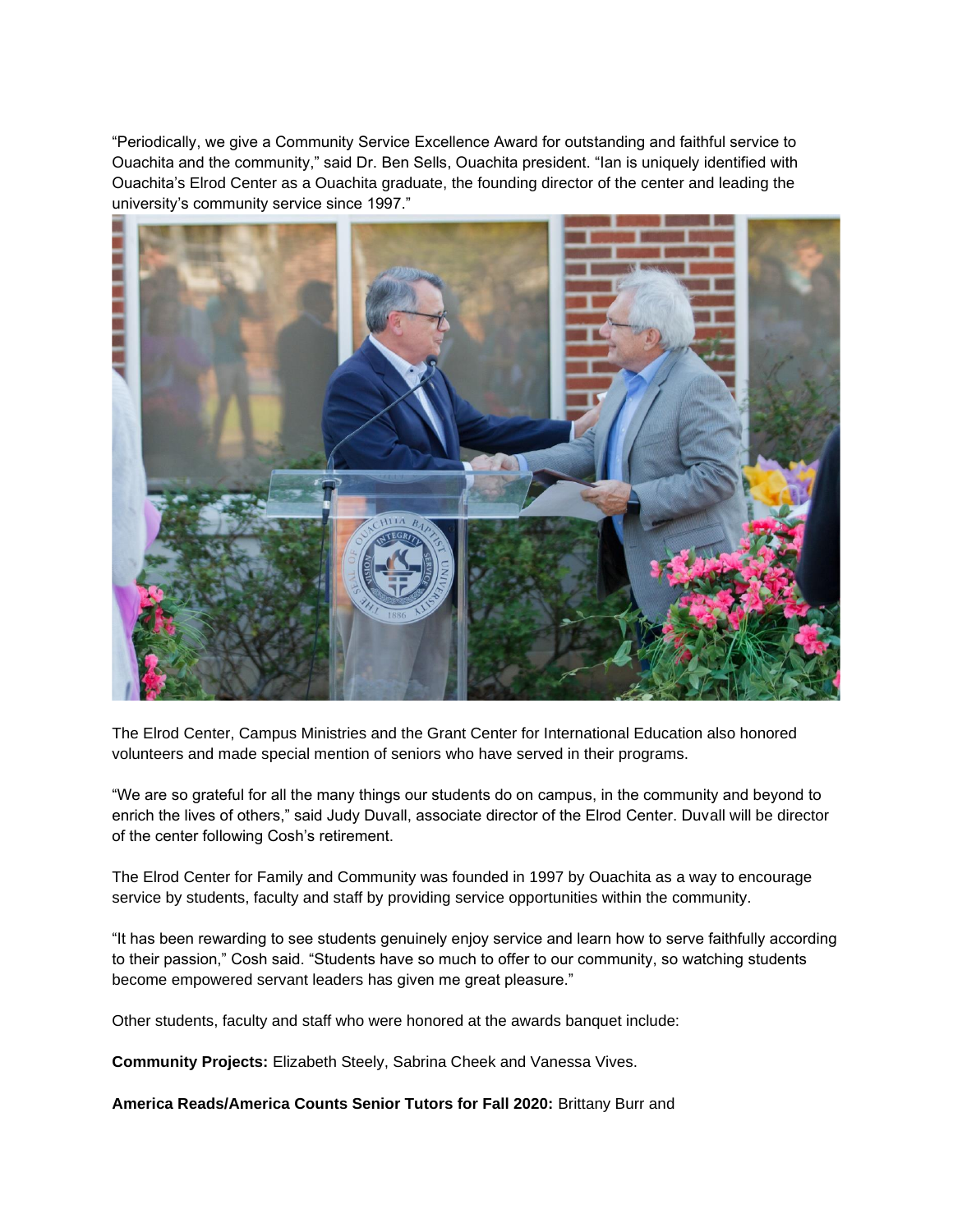Charlece Lake.

**America Reads/American Counts Tutors for Spring 2021:** Ana Barfield, Sabrina Cheek, Hailey Coulson, Gracie Davis, Natalie Fletcher, Mallory Gatson, Maggie George, Katie Gray, Katlin Hardin, Kelsie Lawhon, Allee Lipford, Hattie McDonald, Dominique Smith, Shelby Vassar Meredith West, Veronica West, Kyla Williams and Noah Worley.

**Campus Ministries Leadership Team:** Jack Bennington, Kayla Brown, Jacob Brown, Bailey Buettner, Darby Byrd, Kaitlyn Campbell, Riley Carson, Erin Chappell, Levi Dade, Taylor Darland, Sophie Davis, Aidan Doss, Valeria Gomez, Kaylie Green, MacKenzie Hall, Ashlyn Ham, James Lasley, Ansley McDonald, Noah McCallum, Faith Moore, Mallory Morris, Maggie Pinkston, Raegan Pyle, James Renshaw, Kinley Ritter, Anna Robinson, Abigail Sanders, Noah Sanders, Lucie Shepherd, Holly Shipp, Rylie Slone, Andy Strauss, Stuart Sowerbutts, Sabreena Thompson, Vanessa Vives, Emily White and Nathan Wuellner.

#### **Cargill Leadership Award:** Madeline Knight.

**Child Safety Center Senior Volunteers:** Sidney Salyers and Madeline Steely.

**ElderServe:** Hyland Alfonso, Meg Atchinson, Ellyn Bailey, Isabella Bejarno, Kelsey Bester, Jenna Biggers, Anna Black, Kaitlyn Bolton, Luke Brinkerhoff, Halley Bryant, Leslie Burris, Emma Bynum, Sabrina Cheek, Reese Chesshir, Kayla Churchwell, Andrew Coop, Carli Copell, Laurel Currie, Haley Day, Alex Delgado, Jade Dorman, Jaymee Dotson, Saba Esho, Jamie Fowler, Michal Felan, Karli Ferguson, Haley Ford, Mallory Gatson, Maggie George, Mara Gillespie, Emily Greenwell, Gracen Hambrick, Kelley Hayes, Ashlyn Heckman, Emmy Hipps, Anna Holiman, Ellie Hooten, Bailey Hunter, Jenny Johnson, Reanna Johnson, Gracie Jones, Madeline Knight, Cassie Lackey, Katelyn Langston, Molly Maddox, Aubrey McGhee, Madison McGhee, Madison Melcher, Candace Moix, Marlie Moix, Jacklynn Minton, Alex Moore, September Moseley, Erin Mullins, Bay Novak, Emily Pease, Claire Phillips, Sidney Pigott, Brooklyn Pitard, Brittany Pittman, Reagan Pyle, David Rainwater, Lauren Reams, Grace Rew, Abigail Roberts, Hailey Smith, McKenzie Smith, Hannah Spears, Grace Story, Jessalyn Vander Stucklen, Sidney Sundberg, Gracen Turner, Gracie Vaughn, Abby Walker, Sophia Ward, Madelynn Wauters, Hope White, Katie White, Paige Williams, Kiki Youmans and Estelle Zhang.

**Feed Arkadelphia:** Emma Bynam, Jennie Davis, Gwyneth Hadasa, Tehya Hinkson, Reanna Johnson, Bryce Krisell, Molly Mai, Victoria Mayfield, Camryn Shelton, Emma Stark, Sophia Ward and Hope White.

#### **Human Development Center Pen Pals:** Madison Rawls.

**International Senior Students of the Year:** João Rodrigues from Brazil and Estelle Zhang from China.

## **Kluck Service Enrichment Grants for Fall 2020 and Spring 2021:**

Katelyn Harris for Tiger Serve Day gifts for city workers. Karla Montiel and Nicole Porchia for La Fuerza student organization. Monica Rutledge and Multicultural Student Programs for their mentorship program. Gwyneth Hadasa and Maria Urbina for the International Club. Madison Rawls for the Arkadelphia Human Development Center. Lauren Reams for ElderServe pen pals. Mary Madison Tolbert for Thanksgiving Food Baskets. Dayja James and Monica Rutledge for Multicultural Organization Reaching Equality.